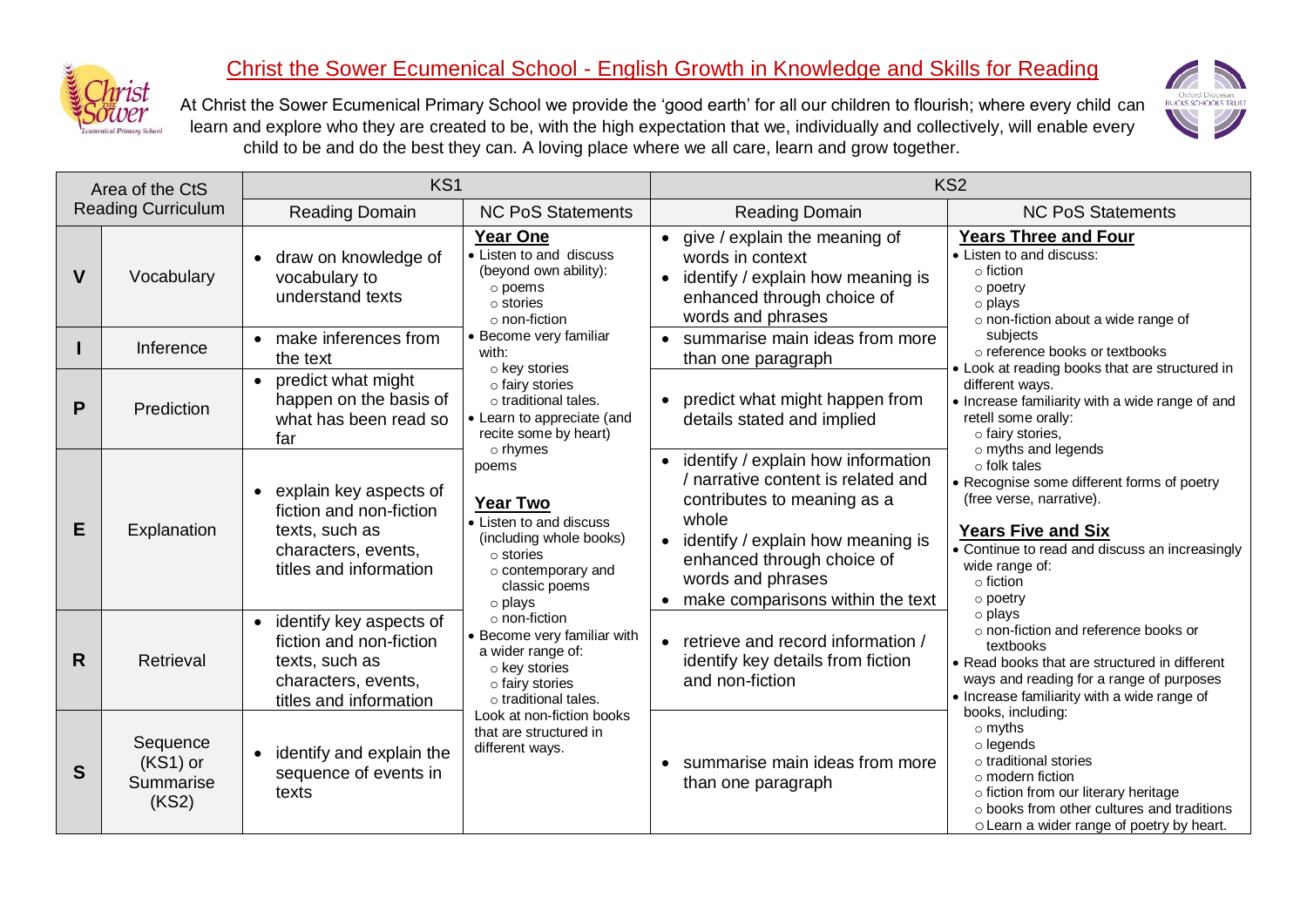| Reading<br>Domain | Year 1                                                                                                                                                                                                                                                                                                                                | Year <sub>2</sub>                                                                                                                                                                                                              | Year <sub>3</sub>                                                                                                                                                                                                                                                                                                             | Year 4                                                                                                                                                                                                                                                                                                                                                                                                                                        | Year <sub>5</sub>                                                                                                                                                                                                                                                                                                                                                                                                                                                                                                                                                                                                           | Year <sub>6</sub>                                                                                                                                                                                                                                                                                                                                                                                                                                                                       |
|-------------------|---------------------------------------------------------------------------------------------------------------------------------------------------------------------------------------------------------------------------------------------------------------------------------------------------------------------------------------|--------------------------------------------------------------------------------------------------------------------------------------------------------------------------------------------------------------------------------|-------------------------------------------------------------------------------------------------------------------------------------------------------------------------------------------------------------------------------------------------------------------------------------------------------------------------------|-----------------------------------------------------------------------------------------------------------------------------------------------------------------------------------------------------------------------------------------------------------------------------------------------------------------------------------------------------------------------------------------------------------------------------------------------|-----------------------------------------------------------------------------------------------------------------------------------------------------------------------------------------------------------------------------------------------------------------------------------------------------------------------------------------------------------------------------------------------------------------------------------------------------------------------------------------------------------------------------------------------------------------------------------------------------------------------------|-----------------------------------------------------------------------------------------------------------------------------------------------------------------------------------------------------------------------------------------------------------------------------------------------------------------------------------------------------------------------------------------------------------------------------------------------------------------------------------------|
| Vocabulary        | discussing word<br>$\bullet$<br>meanings, linking<br>new meanings to<br>those already<br>known<br>draw upon<br>knowledge of<br>vocabulary in order<br>to understand the<br>text<br>join in with<br>$\bullet$<br>predictable phrases<br>use vocabulary<br>given by the<br>teacher<br>discuss his/her<br>favourite words and<br>phrases | discussing and<br>clarifying the<br>meanings of words;<br>link new meanings<br>to known<br>vocabulary<br>discussing their<br>favourite words and<br>phrases<br>recognise some<br>recurring language<br>in stories and<br>poems | use dictionaries to<br>$\bullet$<br>check the meaning<br>of words that they<br>have read<br>• discuss words that<br>capture the readers<br>interest or<br>imagination<br>• identify how<br>language choices<br>help build meaning<br>find the meaning of<br>$\bullet$<br>new words using<br>substitution within a<br>sentence | using dictionaries to<br>check the meaning<br>of words that they<br>have read<br>use a thesaurus to<br>find synonyms<br>discuss why words<br>have been chosen<br>and the effect these<br>have on the reader<br>explain how words<br>can capture the<br>interest of the<br>reader<br>discuss new and<br>unusual vocabulary<br>and clarify the<br>meaning of these<br>find the meaning of<br>new words using<br>the context of the<br>sentence. | $\bullet$ explore the<br>meaning of words in<br>context, confidently<br>using a dictionary<br>• discuss how the<br>author's choice of<br>language impacts<br>the reader<br>• evaluate the<br>authors use of<br>language<br>• investigate<br>alternative word<br>choices that could<br>be made<br>• begin to look at the<br>use of figurative<br>language<br>• use a thesaurus to<br>find synonyms for a<br>larger variety of<br>words<br>re-write passages<br>using alternative<br>word choices<br>$\bullet$ read around the<br>word' and *explore<br>its meaning in the<br>broader context of a<br>section or<br>paragraph | • evaluate how the<br>authors' use of<br>language impacts<br>upon the reader<br>• find examples of<br>figurative language<br>and how this<br>impacts the reader<br>and contributes to<br>meaning or mood.<br>· discuss how<br>presentation and<br>structure contribute<br>to meaning.<br>$\bullet$ explore the<br>meaning of words in<br>context by 'reading<br>around the word'<br>and independently<br>explore its meaning<br>in the broader<br>context of a section<br>or paragraph. |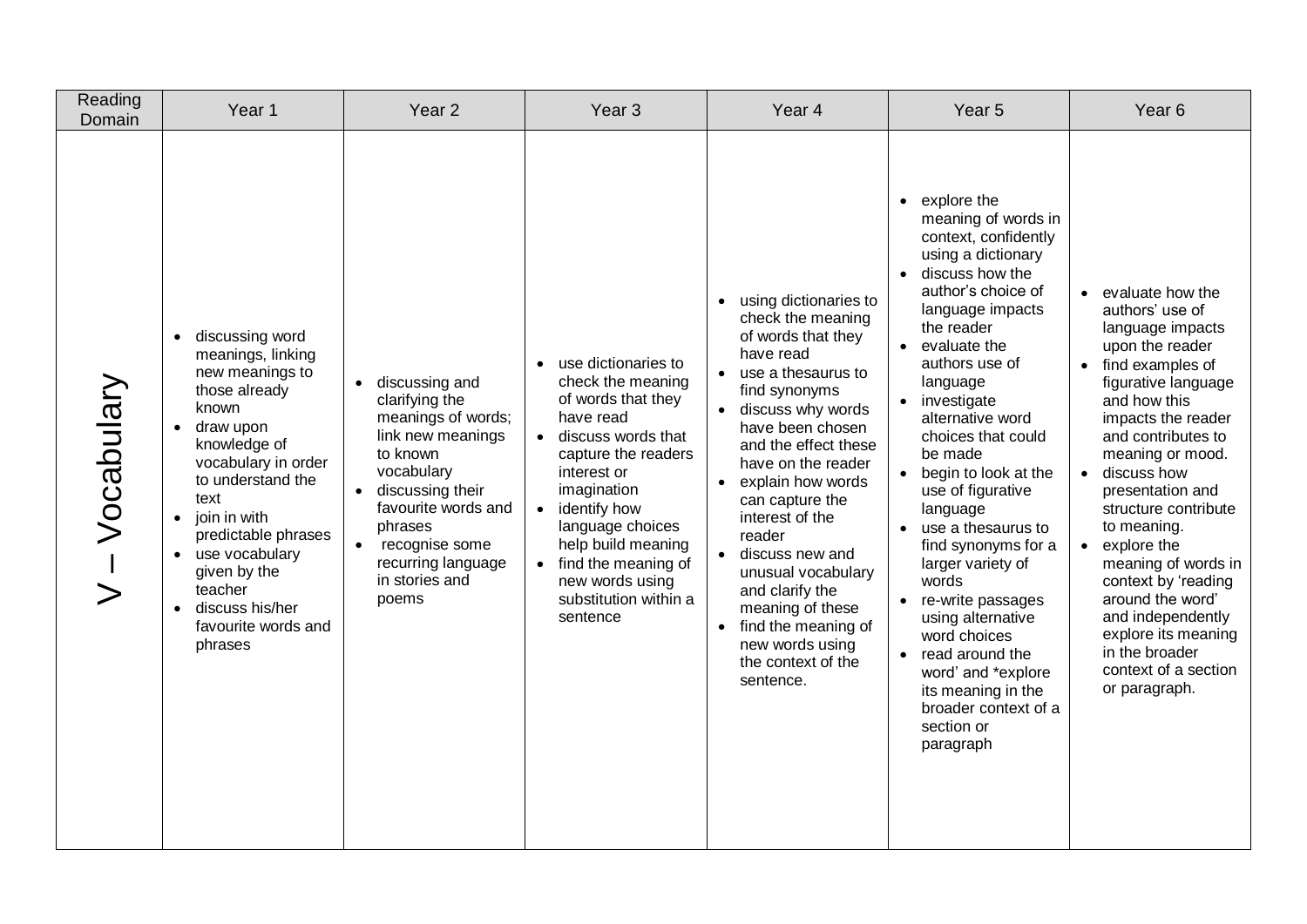| Reading<br>Domain | Year 1                                                                                                                                                                                                                                                                                                                                                                                                      | Year <sub>2</sub>                                                                                                                                                                                                                                                                                                                             | Year <sub>3</sub>                                                                                                                                                                                                                                                                                                                                                                                                                 | Year 4                                                                                                                                                                                                                                                                                                                                                                                                                                                                                                                 | Year 5                                                                                                                                                                                                                                                                                                                                                                                                                                                                         | Year <sub>6</sub>                                                                                                                                                                                                                                                                                                                                                                                                                                                                                                                                                                                                            |
|-------------------|-------------------------------------------------------------------------------------------------------------------------------------------------------------------------------------------------------------------------------------------------------------------------------------------------------------------------------------------------------------------------------------------------------------|-----------------------------------------------------------------------------------------------------------------------------------------------------------------------------------------------------------------------------------------------------------------------------------------------------------------------------------------------|-----------------------------------------------------------------------------------------------------------------------------------------------------------------------------------------------------------------------------------------------------------------------------------------------------------------------------------------------------------------------------------------------------------------------------------|------------------------------------------------------------------------------------------------------------------------------------------------------------------------------------------------------------------------------------------------------------------------------------------------------------------------------------------------------------------------------------------------------------------------------------------------------------------------------------------------------------------------|--------------------------------------------------------------------------------------------------------------------------------------------------------------------------------------------------------------------------------------------------------------------------------------------------------------------------------------------------------------------------------------------------------------------------------------------------------------------------------|------------------------------------------------------------------------------------------------------------------------------------------------------------------------------------------------------------------------------------------------------------------------------------------------------------------------------------------------------------------------------------------------------------------------------------------------------------------------------------------------------------------------------------------------------------------------------------------------------------------------------|
| Inference         | children make basic<br>$\bullet$<br>inferences about<br>characters' feelings<br>by using what they<br>say as evidence.<br>infer basic points<br>$\bullet$<br>with direct<br>reference to the<br>pictures and words<br>in the text<br>discuss the<br>$\bullet$<br>significance of the<br>title and events<br>demonstrate simple<br>$\bullet$<br>inference from the<br>text based on what<br>is said and done | • make inferences<br>about characters'<br>feelings using what<br>they say and do.<br>• infer basic points<br>and begin, with<br>support, to pick up<br>on subtler<br>references.<br>• answering and<br>asking questions<br>and modifying<br>answers as the<br>story progresses<br>use pictures or<br>$\bullet$<br>words to make<br>inferences | children can infer<br>$\bullet$<br>characters' feelings,<br>thoughts and<br>motives from their<br>stated actions.<br>• justify inferences by<br>referencing a<br>specific point in the<br>text.<br>ask and answer<br>$\bullet$<br>questions<br>appropriately,<br>including some<br>simple inference<br>questions based on<br>characters' feelings,<br>thoughts and<br>motives.<br>• make inferences<br>about actions or<br>events | ask and answer<br>$\bullet$<br>questions<br>appropriately,<br>including some<br>simple inference<br>questions based on<br>characters' feelings,<br>thoughts and<br>motives (I know this<br>because questions)<br>infer characters'<br>$\bullet$<br>feelings, thoughts<br>and motives from<br>their stated actions.<br>consolidate the skill<br>$\bullet$<br>of justifying them<br>using a specific<br>reference point in<br>the text<br>use more than one<br>$\bullet$<br>piece of evidence to<br>justify their answer | drawing inferences<br>$\bullet$<br>such as inferring<br>characters' feelings,<br>thoughts and<br>motives from their<br>actions, and<br>justifying inferences<br>with evidence.<br>• make inferences<br>about actions,<br>feelings, events or<br>states<br>• use figurative<br>language to infer<br>meaning<br>• give one or two<br>pieces of evidence<br>to support the point<br>they are making.<br>• begin to draw<br>evidence from more<br>than one place<br>across a text. | drawing inferences<br>such as inferring<br>characters' feelings,<br>thoughts and<br>motives from their<br>actions, and<br>justifying inferences<br>with evidence.<br>• discuss how<br>characters change<br>and develop<br>through texts by<br>drawing inferences<br>based on indirect<br>clues.<br>make inferences<br>$\bullet$<br>about events,<br>feelings, states<br>backing these up<br>with evidence.<br>• infer characters'<br>feelings, thoughts<br>and motives, giving<br>more than one<br>piece of evidence to<br>support each point<br>made. They can<br>draw evidence from<br>different places<br>across the text |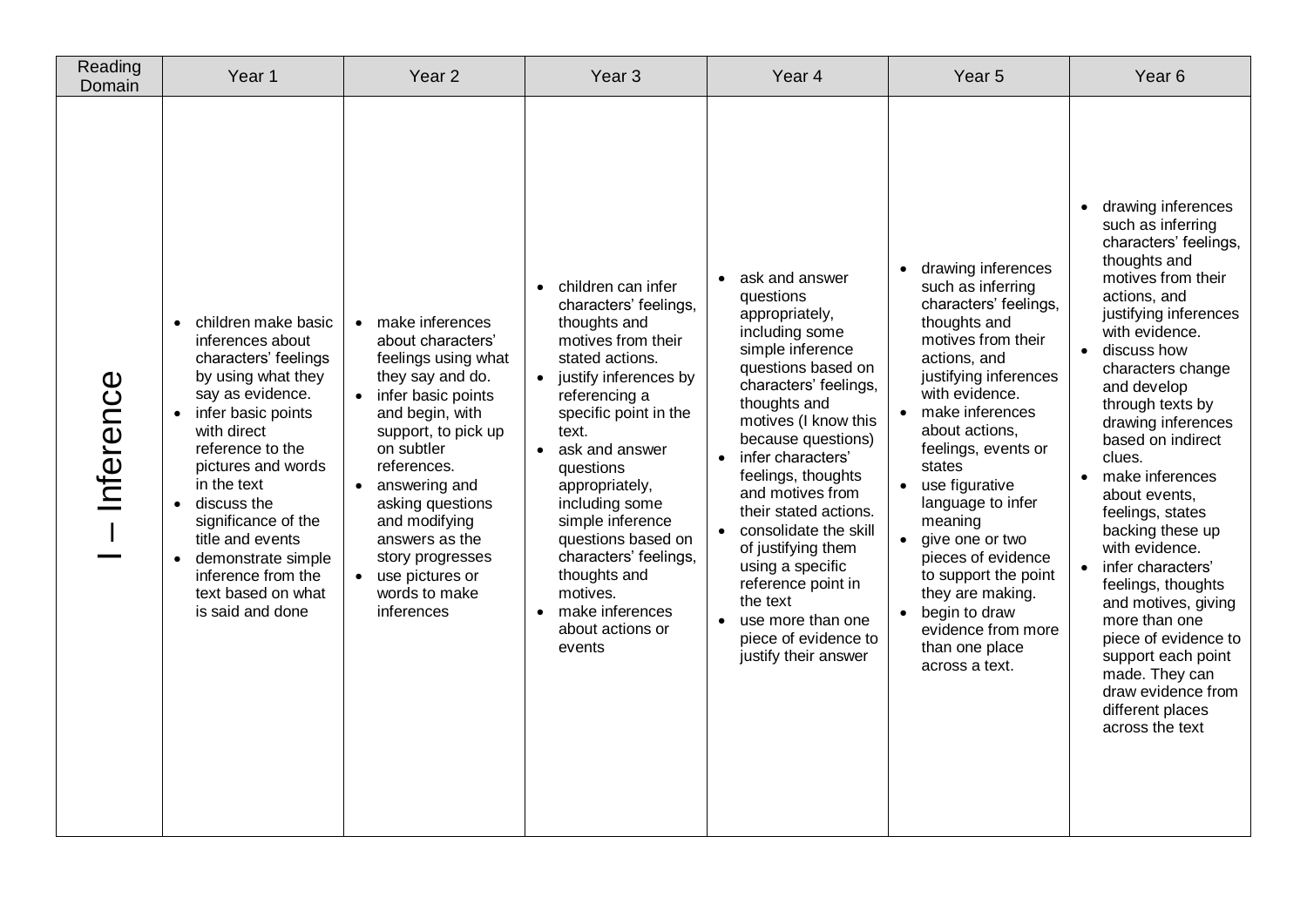| Reading<br>Domain                 | Year <sub>1</sub>                                                                                                                                                                                                                                                                          | Year 2                                                                                                                                                                                                                                                                                                | Year <sub>3</sub>                                                                                                                                                                                      | Year <sub>4</sub>                                                                                                                                                                                                                                                          | Year <sub>5</sub>                                                                                                                                                                                    | Year <sub>6</sub>                                                                                                                                                                                                   |
|-----------------------------------|--------------------------------------------------------------------------------------------------------------------------------------------------------------------------------------------------------------------------------------------------------------------------------------------|-------------------------------------------------------------------------------------------------------------------------------------------------------------------------------------------------------------------------------------------------------------------------------------------------------|--------------------------------------------------------------------------------------------------------------------------------------------------------------------------------------------------------|----------------------------------------------------------------------------------------------------------------------------------------------------------------------------------------------------------------------------------------------------------------------------|------------------------------------------------------------------------------------------------------------------------------------------------------------------------------------------------------|---------------------------------------------------------------------------------------------------------------------------------------------------------------------------------------------------------------------|
| $\overline{O}$<br>Ū<br>.<br>ල<br> | predicting what<br>might happen on<br>the basis of what<br>has been read so<br>far in terms of story,<br>character and plot<br>make simple<br>predictions based<br>on the story and on<br>their own life<br>experience.<br>begin to explain<br>these ideas verbally<br>or though pictures. | predicting what<br>might happen on<br>the basis of what<br>has been read in<br>terms of plot,<br>character and<br>language so far<br>make predictions<br>using their own<br>knowledge as well<br>as what has<br>happened so far to<br>make logical<br>predictions and give<br>explanations of<br>them | justify predictions<br>using evidence from<br>the text.<br>use relevant prior<br>knowledge to make<br>predictions and<br>justify them.<br>use details from the<br>text to form further<br>predictions. | • justify predictions<br>using evidence from<br>the text.<br>use relevant prior<br>knowledge as well<br>as details from the<br>text to form<br>predictions and to<br>justify them.<br>monitor these<br>predictions and<br>compare them with<br>the text as they<br>read on | predicting what<br>might happen from<br>details stated and<br>implied<br>support predictions<br>with relevant<br>evidence from the<br>text.<br>confirm and modify<br>predictions as they<br>read on. | predicting what<br>might happen from<br>details stated and<br>implied<br>support predictions<br>by using relevant<br>evidence from the<br>text<br>confirm and modify<br>predictions in light<br>of new information. |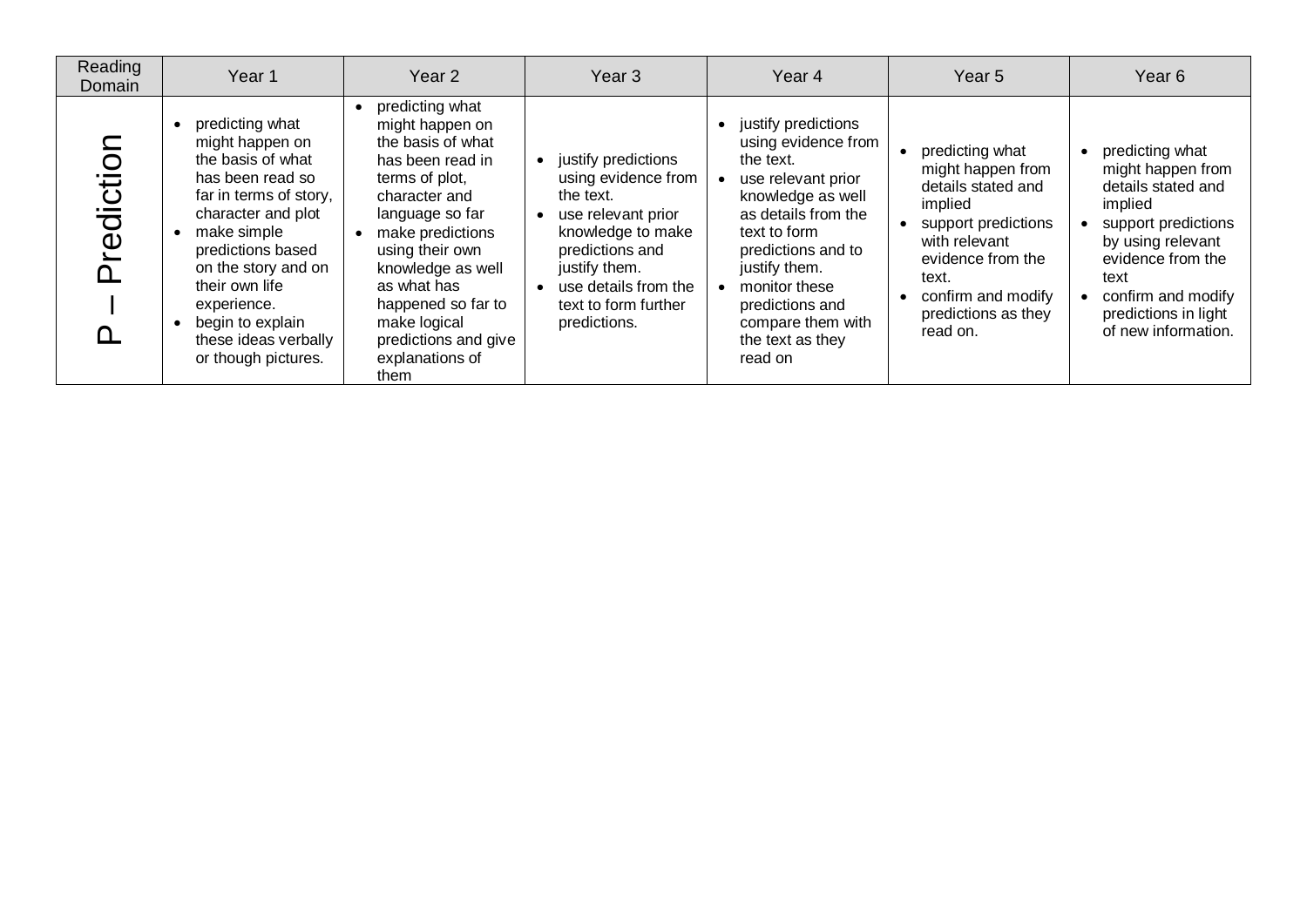| Reading<br>Domain                           | Year 1                                                                                                                                                                                                                                                                                                                   | Year <sub>2</sub>                                                                                                                                                                                                                                                                                                         | Year <sub>3</sub>                                                                                                                                                                                                                                                                                                                         | Year <sub>4</sub>                                                                                                                                                                                                                                    | Year <sub>5</sub>                                                                                                                                                                                                                                                                                                                                                                                                                                                                                                                                                                                                                                      | Year <sub>6</sub>                                                                                                                                                                                                                                                                                                                                                                                                                                                                                                                                                                                                                                                                                                                                                                                                                |
|---------------------------------------------|--------------------------------------------------------------------------------------------------------------------------------------------------------------------------------------------------------------------------------------------------------------------------------------------------------------------------|---------------------------------------------------------------------------------------------------------------------------------------------------------------------------------------------------------------------------------------------------------------------------------------------------------------------------|-------------------------------------------------------------------------------------------------------------------------------------------------------------------------------------------------------------------------------------------------------------------------------------------------------------------------------------------|------------------------------------------------------------------------------------------------------------------------------------------------------------------------------------------------------------------------------------------------------|--------------------------------------------------------------------------------------------------------------------------------------------------------------------------------------------------------------------------------------------------------------------------------------------------------------------------------------------------------------------------------------------------------------------------------------------------------------------------------------------------------------------------------------------------------------------------------------------------------------------------------------------------------|----------------------------------------------------------------------------------------------------------------------------------------------------------------------------------------------------------------------------------------------------------------------------------------------------------------------------------------------------------------------------------------------------------------------------------------------------------------------------------------------------------------------------------------------------------------------------------------------------------------------------------------------------------------------------------------------------------------------------------------------------------------------------------------------------------------------------------|
| Explanation<br>$\mathbf{I}$<br>$\mathbf{H}$ | give my opinion<br>$\bullet$<br>including likes and<br>dislikes (not nc<br>objective).<br>link what they read<br>$\bullet$<br>or hear to their own<br>experiences<br>explain clearly my<br>$\bullet$<br>understanding of<br>what has been read<br>to them<br>express views<br>$\bullet$<br>about events or<br>characters | • explain and discuss<br>their understanding<br>of books, poems<br>and other material,<br>both those that they<br>listen to and those<br>that they read for<br>themselves<br>• express my own<br>views about a book<br>or poem<br>• discuss some<br>similarities between<br>books<br>• listen to the opinion<br>of others | discussing the<br>$\bullet$<br>features of a wide<br>range of fiction,<br>poetry, plays, non-<br>fiction and<br>reference books<br>• identifying how<br>language, structure,<br>and presentation<br>contribute to<br>meaning of both<br>fiction and non-<br>fiction texts<br>• recognise authorial<br>choices and the<br>purpose of these | discussing words<br>and phrases that<br>capture the reader's<br>interest and<br>imagination<br>identifying how<br>language, structure,<br>and presentation<br>contribute to<br>meaning<br>recognise authorial<br>choices and the<br>purpose of these | provide increasingly<br>reasoned<br>justification for my<br>views<br>recommend books<br>$\bullet$<br>for peers in detail<br>• give reasons for<br>authorial choices<br>begin to challenge<br>points of view<br>• begin to distinguish<br>between fact and<br>opinion<br>• identifying how<br>language, structure<br>and presentation<br>contribute to<br>meaning<br>· discuss and<br>evaluate how<br>authors use<br>language, including<br>figurative language,<br>considering the<br>impact on the<br>reader<br>explain and discuss<br>their understanding<br>of what they have<br>read, including<br>through formal<br>presentations and<br>debates. | provide increasingly<br>$\bullet$<br>reasoned<br>justification for my<br>views<br>• recommend books<br>for peers in detail<br>give reasons for<br>$\bullet$<br>authorial choices<br>begin to challenge<br>$\bullet$<br>points of view<br>begin to distinguish<br>$\bullet$<br>between fact and<br>opinion<br>identifying how<br>$\bullet$<br>language, structure<br>and presentation<br>contribute to<br>meaning<br>discuss and<br>$\bullet$<br>evaluate how<br>authors use<br>language, including<br>figurative language,<br>considering the<br>impact on the<br>reader<br>explain and discuss<br>$\bullet$<br>their understanding<br>of what they have<br>read, including<br>through formal<br>presentations and<br>debates.<br>distinguish between<br>$\bullet$<br>fact, opinion and<br>bias explaining how<br>they know this |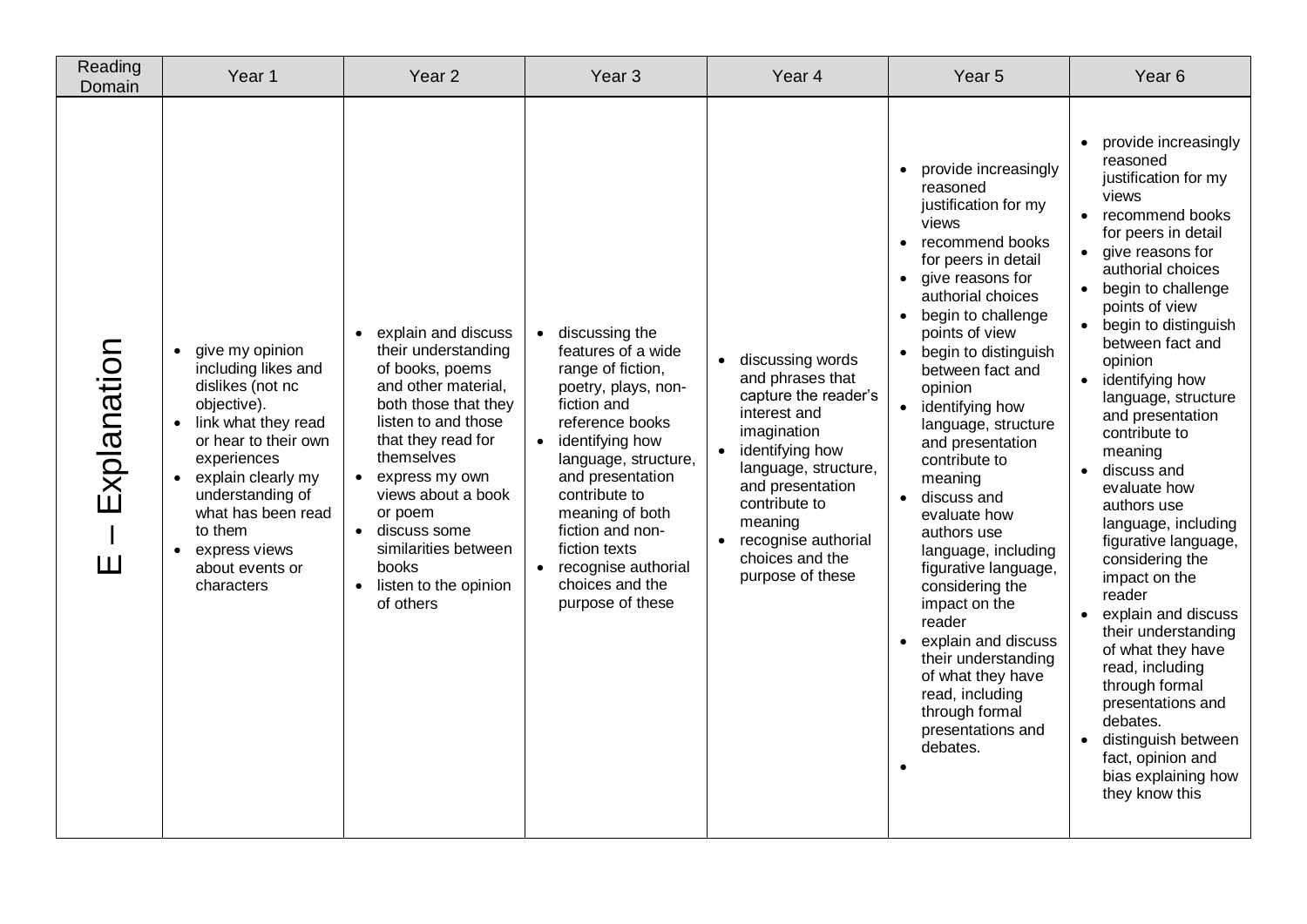| Reading<br>Domain                       | Year <sub>1</sub>                                                                                                                                                                                                                                                                                                                                                                                                                                 | Year <sub>2</sub>                                                                                                                                                                                                                                                                                                                                                                                                                                          | Year <sub>3</sub>                                                                                                                                                                                                                                                                                             | Year <sub>4</sub>                                                                                                                                                                                                   | Year <sub>5</sub>                                                                                                                                                                                                                                                                                                                                                                                                                                                                    | Year <sub>6</sub>                                                                                                                                                                                                                                                                                                                                                                                                                                                                                                                                        |
|-----------------------------------------|---------------------------------------------------------------------------------------------------------------------------------------------------------------------------------------------------------------------------------------------------------------------------------------------------------------------------------------------------------------------------------------------------------------------------------------------------|------------------------------------------------------------------------------------------------------------------------------------------------------------------------------------------------------------------------------------------------------------------------------------------------------------------------------------------------------------------------------------------------------------------------------------------------------------|---------------------------------------------------------------------------------------------------------------------------------------------------------------------------------------------------------------------------------------------------------------------------------------------------------------|---------------------------------------------------------------------------------------------------------------------------------------------------------------------------------------------------------------------|--------------------------------------------------------------------------------------------------------------------------------------------------------------------------------------------------------------------------------------------------------------------------------------------------------------------------------------------------------------------------------------------------------------------------------------------------------------------------------------|----------------------------------------------------------------------------------------------------------------------------------------------------------------------------------------------------------------------------------------------------------------------------------------------------------------------------------------------------------------------------------------------------------------------------------------------------------------------------------------------------------------------------------------------------------|
| Retrieval<br>$\blacksquare$<br>$\alpha$ | • answer a question<br>about what has<br>just happened in a<br>story.<br>• develop their<br>knowledge of<br>retrieval through<br>images.<br>recognise<br>$\bullet$<br>characters,<br>events, titles and<br>information.<br>recognise<br>$\bullet$<br>differences<br>between fiction<br>and non-fiction<br>texts.<br>retrieve<br>$\bullet$<br>information by<br>finding a few key<br>words.<br>• contribute ideas<br>and thoughts in<br>discussion | • independently<br>read and answer<br>simple questions<br>about what they<br>have just read.<br>• asking and<br>answering<br>retrieval questions<br>draw on<br>previously taught<br>knowledge<br>• remember<br>significant event<br>and key<br>information about<br>the text that they<br>have read<br>• monitor their<br>reading, checking<br>words that they<br>have decoded, to<br>ensure that they<br>fit within the text<br>they have already<br>read | use contents page<br>and subheadings<br>to locate<br>information<br>• learn the skill of<br>'skim and scan' to<br>retrieve details.<br>• begin to use<br>quotations from<br>the text.<br>• retrieve and<br>record information<br>from a fiction text.<br>• retrieve<br>information from a<br>non-fiction text | confidently skim<br>and scan texts to<br>record details,<br>• using relevant<br>quotes to support<br>their answers to<br>questions.<br>retrieve and<br>record information<br>from a fiction or<br>non-fiction text. | • confidently skim<br>and scan, and<br>also use the skill<br>of reading before<br>and after to<br>retrieve<br>information.<br>use evidence from<br>across larger<br>sections of text<br>• read a broader<br>range of texts<br>including myths,<br>legends, stories<br>from other<br>cultures, modern<br>fiction and archaic<br>texts.<br>• retrieve, record<br>and present<br>information from<br>non-fiction texts.<br>• ask my own<br>questions and<br>follow a line of<br>enquiry | children<br>$\bullet$<br>confidently skim<br>and scan, and<br>also use the skill<br>of reading before<br>and after to<br>retrieve<br>information. *They<br>use evidence from<br>across whole<br>chapters or texts<br>• read a broader<br>range of texts<br>including myths,<br>legends, stories<br>from other<br>cultures, modern<br>fiction, plays,<br>poetry and<br>archaic texts.<br>• retrieve, record<br>and present<br>information from a<br>wide variety of<br>non-fiction texts.<br>• ask my own<br>questions and<br>follow a line of<br>enquiry |